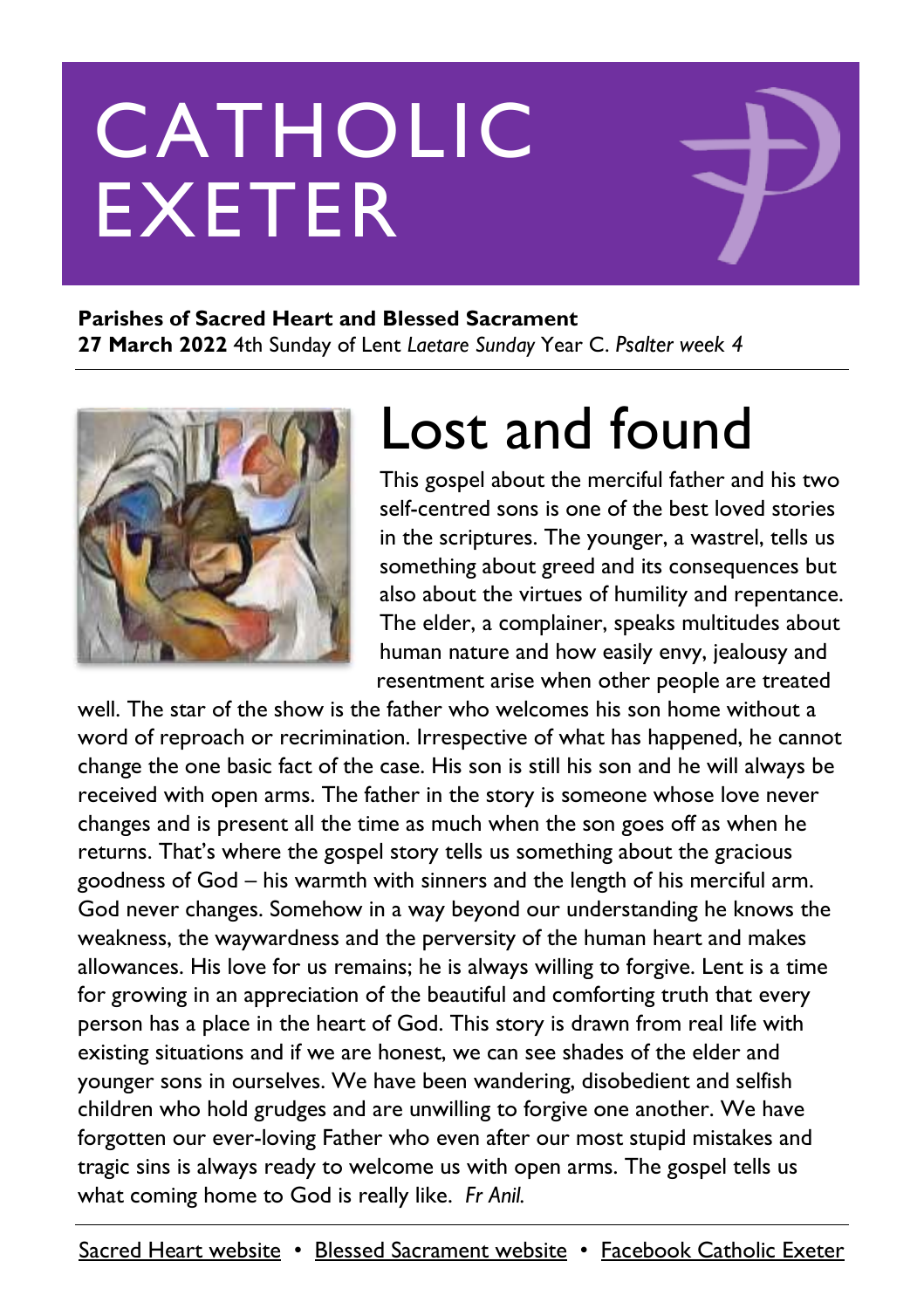# MASS TIMES SACRED HEART



#### **Sunday 27th March** – 4th Sunday of Lent *Laetare Sunday*

5.30pm Sat *People of Ukraine* 9.15am *Jean Langan* 11.15am *People of the Parish*

#### **Monday 28th March**

10.00am *Patrick & Christy Glavin RIP*

#### **Tuesday 29th March**

10.00am *Mary & Fred Collier RIP*

#### **Wednesday 30th March**

10.00am *Anne & Leon Simoneau (Anniversary)*

#### **Thursday 31st March**

10.00am *Sr Teresine RIP*

#### **Friday 1 April**

10.00am *Requiem Mass for Pamela Bearblock RIP* 12 noon *Stations of the Cross* Lenten Lunch served after Stations of the Cross

#### **Saturday 2 April**

10.00am *Holy Souls*

#### **Sunday 3 April** – 5th Sunday of Lent

5.30pm Sat *People of the Parish* 9.15am *Vincent O'Rourke RIP* 11.15am

Tea & Coffee after Masses on Sunday (9.15am), Tuesday & Saturday

All Masses and liturgies are now being live-streamed. [Click here.](https://www.youtube.com/channel/UCqZLydKWQ6CqG2utRNBeKmA)

# **Confessions**

Saturdays after 10.00am Mass and 4.00pm-5.00pm and on reasonable request.

The church will be open for private prayer from 9.30am until 6.00pm each day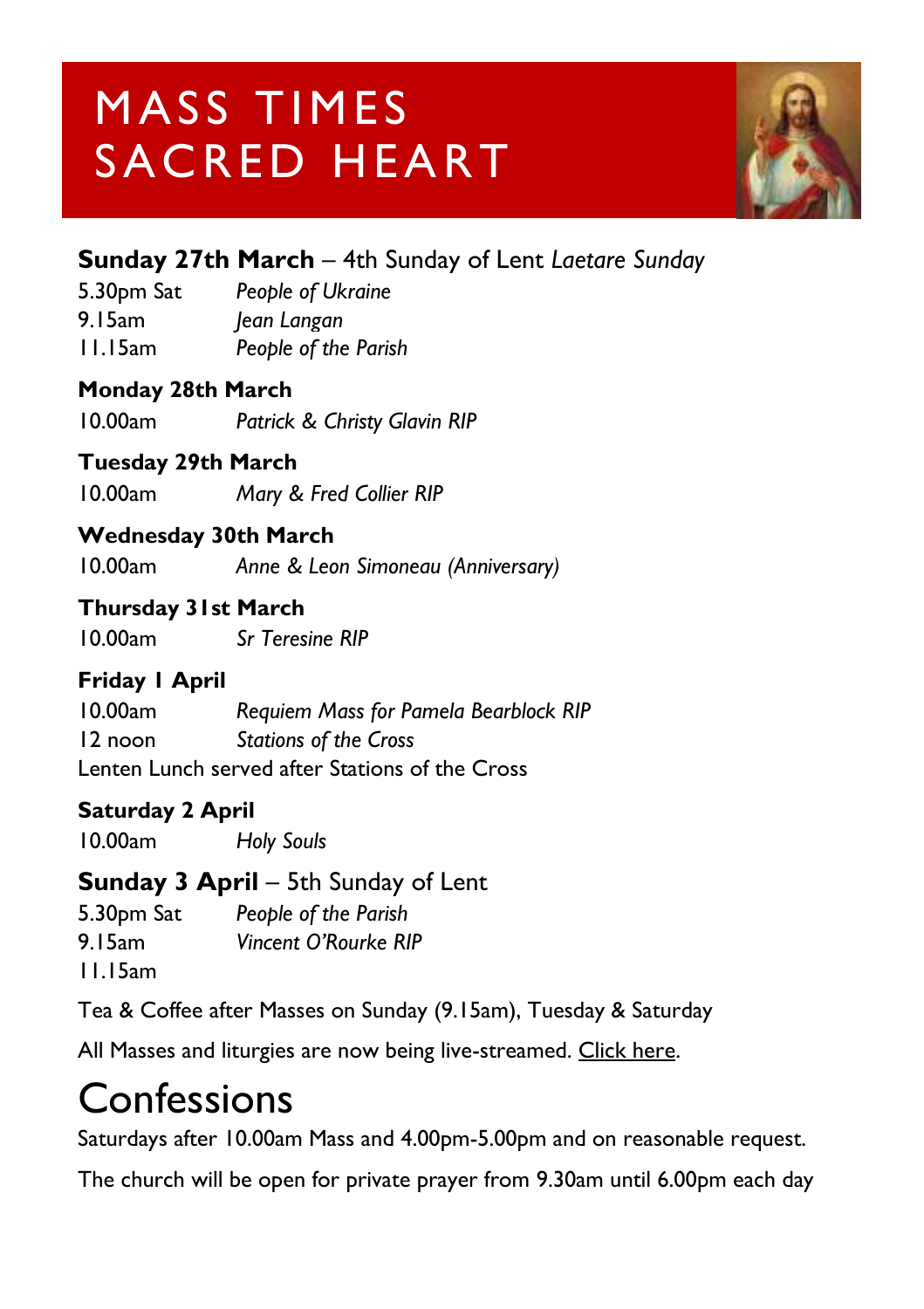# MASS TIMES BLESSED SACRAMENT



#### **Sunday 27th March** – 4th Sunday of Lent *Laetare Sunday*

| 8.45am  | James & Eileen Cullen & Anne Kelly RIP |
|---------|----------------------------------------|
| 10.45am | <b>Penny Barrington RIP</b>            |
| 6.00pm  | People of the Parish                   |

#### **Tuesday 29th March**

6.30pm *Hubert, Hilda & Diane Peach RIP*

#### **Wednesday 30th March**

10.00am *Funeral Mass Jeanne Gaskell RIP*

#### **Thursday 31st March**

9.30am *People of Ukraine*

#### **Friday 1st April**

6.00pm Stations of the Cross 6.45pm *People of Poland*

#### **Saturday 2nd April**

9.30am *Adam Barnes RIP*

#### **Sunday 3rd April** – 5th Sunday of Lent

8.45am *People of the Parish*  10.45am *People of Ukraine* 6.00pm *Private Intention*

Tea & Coffee after Mass on Wednesdays

All Masses and liturgies are now being live-streamed. [Click here](https://www.youtube.com/c/BlessedSacramentExeter)

### **Confessions**

Saturdays after 9.30am Mass and on reasonable request.

The obligation to attend Mass is still suspended but we are encouraged to return if possible. Please continue to be careful! If you are not sure about your Covid status, please test if you can, and do not come to church if your test is positive. We have many Parishioners who may be vulnerable. We ask that you continue to sanitise hands and wear masks in church (unless you are exempt). Thank you.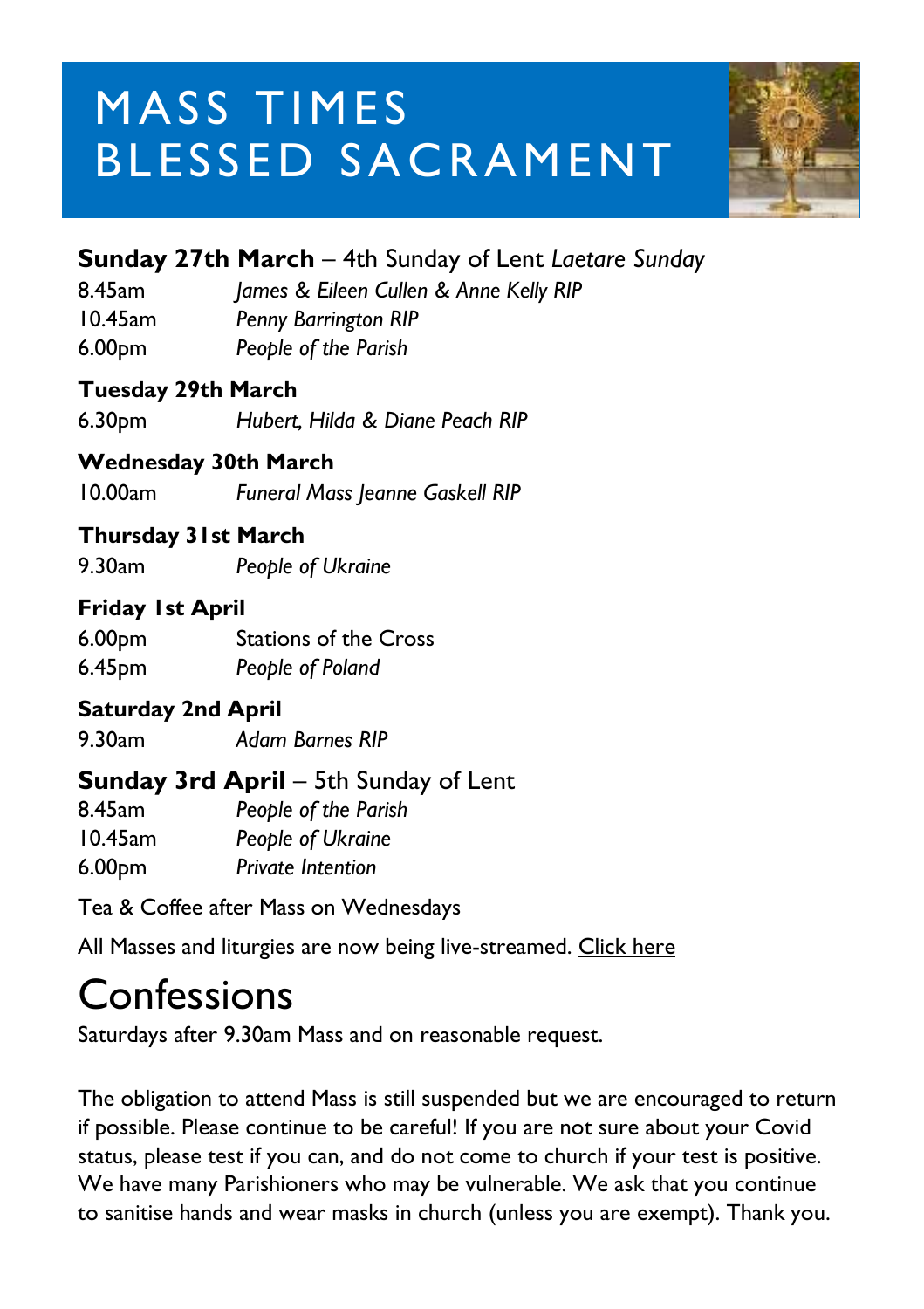# **NEWS**

# Join Alpha

Alpha has been changing people's lives around the world and has had a powerful effect on the lives of some of our parishioners. We would love you to share their experience of encountering Jesus Christ and the Church in a dynamic way.

Pauline writes: *At Alpha I found a wonderful community of people exploring the Christian faith and encouraging each other on the journey, not having all the answers, but gently helping to discover and share. Listening to others' stories has been joyful and inspirational.*

Join an 'in person' course commencing Wednesday 30 March at 7.00pm or online on the same day at 7.30pm. To take part please contact us by [clicking this link.](https://forms.gle/ox9872e6nAXT3Fec6)



# Beda College Discernment Weekend

A vocation discernment weekend for men between the ages of 30 and 55 will take place at St Beuno's retreat centre in North Wales from Friday 2 to Sunday 4 September. The weekend is run jointly by the Pontifical Beda College in Rome and St Beuno's and is for men in the early stages of vocation discernment. Similar weekends in the past have been very successful. The direct link for further details and booking with St Beuno's is here: [Discernment weekend](file:///C:/Users/administrator1/Documents/Catholic%20Exeter%20News/Discernment%20Weekend%20for%20Older%20Men%20|%20Pathways%20to%20God)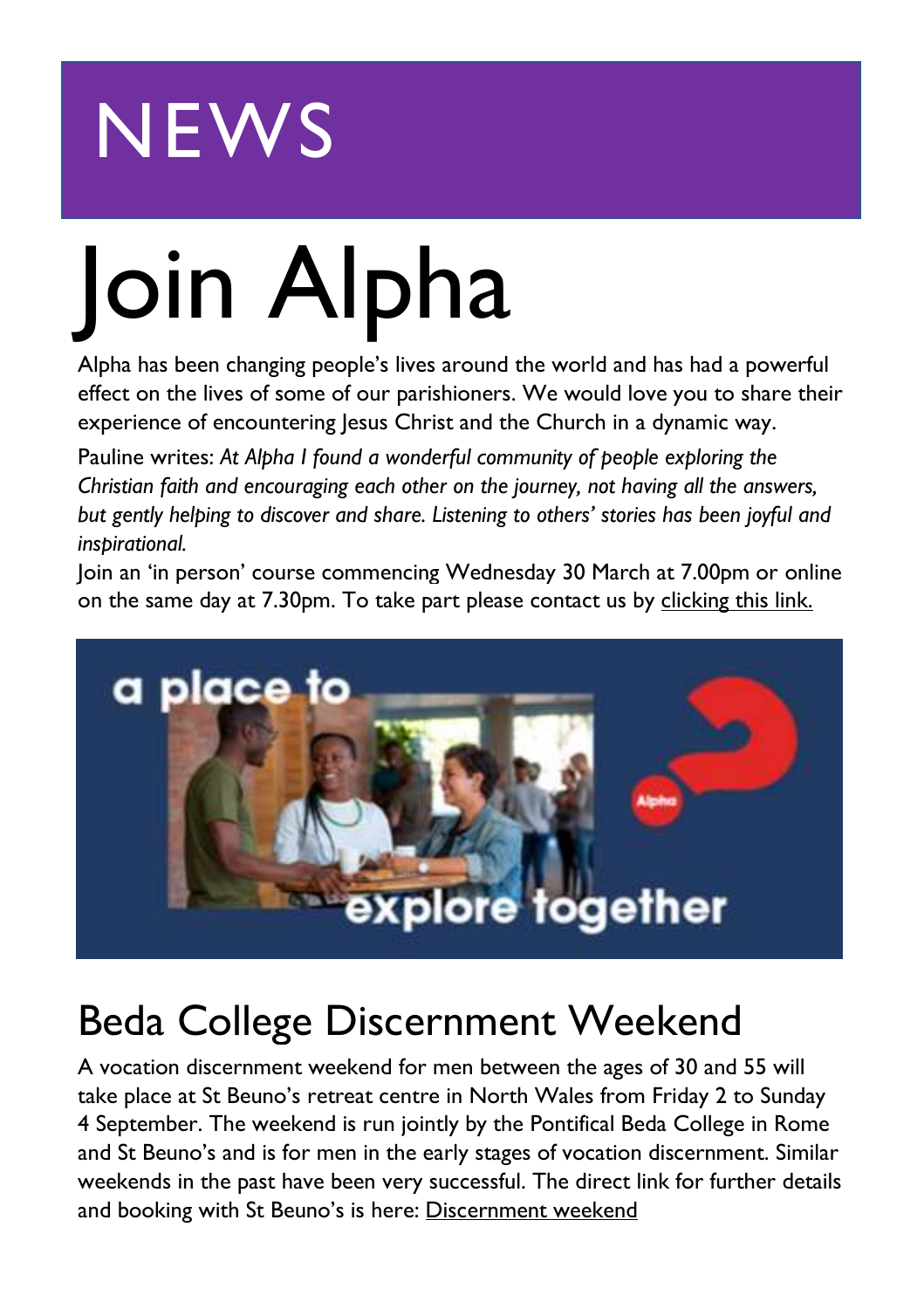# Lent Confessions and Adoration

On Wednesday 30 March from 5.30 to 8.00pm confessions will be available at Sacred Heart church. Priests from our Exeter parishes will available to hear confessions. All welcome.

## Lent Talks 2022

Fr Mark Skelton from All Saints Teignmouth has once again organised a series of Lent Talks. Each talk will begin at 7.00pm and the session will run until 8.30pm. 31 March Mr Jeremy Skelton – 'From the Badlands to the Promised Land' 7 April Mr Anthony Towey – 'The Trial of Truth.' – Lenten Encounters in John. To join the meetings please [click this link.](https://us02web.zoom.us/j/89625462101?pwd=OXpMSUU1TzQ4Z0tJTyt6WFpLaFdTZz09) Link will be active from 6.45pm. Meeting ID: 896 2546 2101. Passcode: 146545

## *Seven Last Words* Lent Day of Recollection

Being held at St Rita's Centre, Honiton, Devon on Saturday 2 April 9.30am – 4.00pm with Fr Tom Dubois. The day will begin with coffee/tea on arrival at 9.30am. First Talk will start at 10.00am, second talk will be at 11.00am. Exposition and Adoration of the holy Sacrament in silence will be at 12.00pm. Lunch will be served at 1.00pm, Mass at 2.45pm Cost per person: £25.00 which includes lunch. For further information & to register your name contact: St Rita's Centre Tel: 01404 42635; Email: admin@stritascentre.org or [click here.](https://www.stritascentre.org/events/lent-retreat-day-seven-last-words)

# Lent Lunches

Lent lunches are being served after the 12 noon Mass at the Sacred Heart Church every Friday during Lent. A light lunch consisting of soup, bread, cheese, pickle and coffee or tea will be served at a cost of  $£4$ . We are raising money to support St Petrock's Centre for the homeless. All welcome.

# Pope's April prayer intention

For health care workers. We pray for health care workers who serve the sick and the elderly, especially in the poorest countries: may they be adequately supported by governments and local communities. See also the Popes' video [here](https://thepopevideo.org/)

# Pope Francis tweets…

Let us pray together for government leaders, that they might understand that buying and making weapons is not the solution to the problem. The solution is to work together for peace.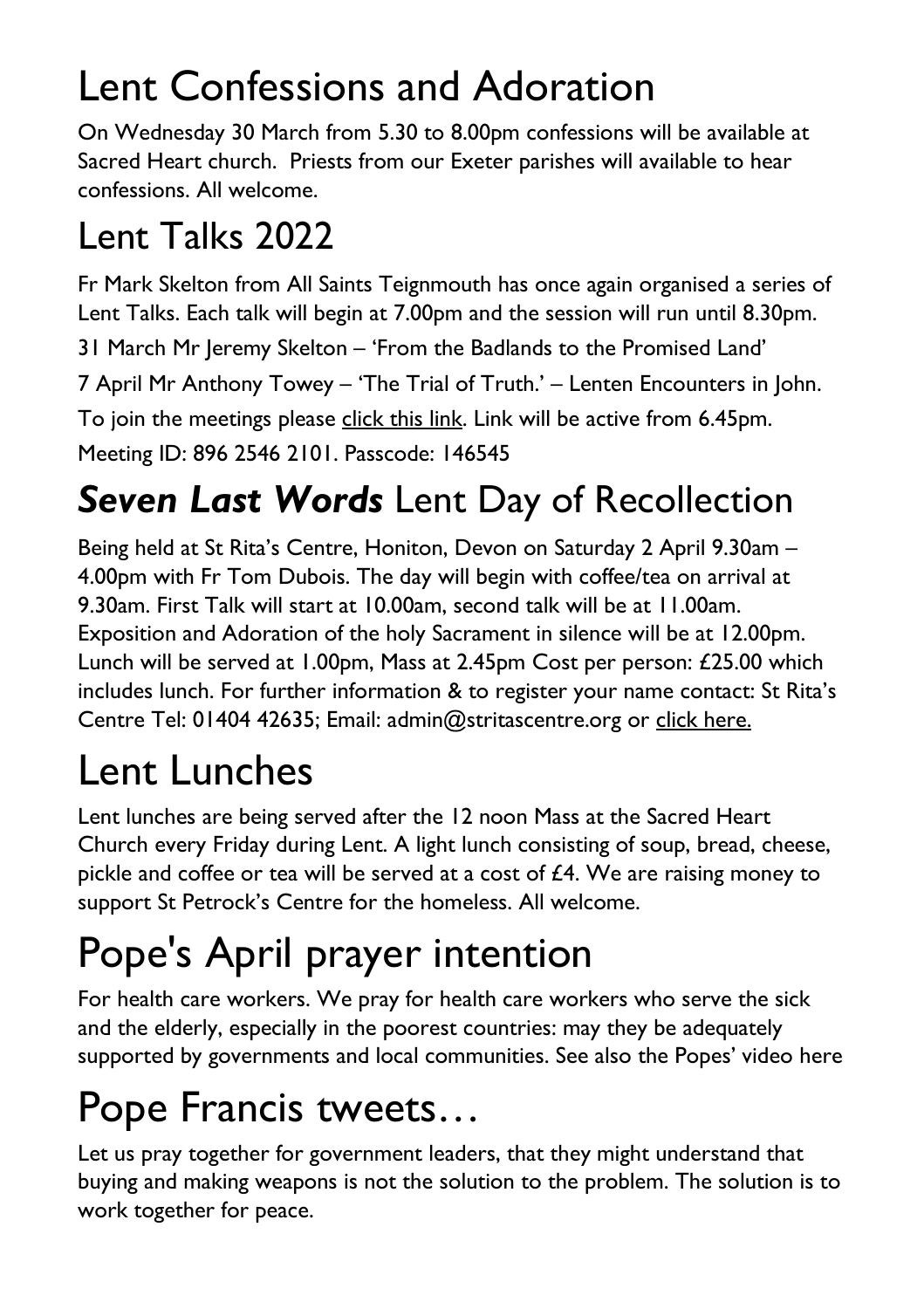# Catholic Exeter Forming in Faith

We have now completed the Catholicism series and are going to continue on a journey of adult formation. We will next watch Bishop Barron's inspiring insights into the mystery of Christ's presence in our lives and the centrality of the Eucharist as an important part of that presence. So many believers do not understand the mystery of the Eucharist, which is the 'source and summit' of the Christian life. These sessions will be on Mondays 28 March & 11 April at 10.30am–12.30pm at Sacred Heart and Tuesdays 29 March & 12 April at 7.00– 9.00pm at Blessed Sacrament. To join us on this journey of discovery come along. After Easter we will run sessions to watch Bishop Barron's series to grow in our

understanding of the Mass. Come to all six or dip in and out each week; either way, you will feel inspired and spiritually fed. These sessions will start on Monday 25 April 10.30am till 12.30pm at Sacred Heart and Tuesday 26 April 7.00 – 9.00pm at Blessed Sacrament.

# Baptism Preparation Course

Are you expecting a baby and/or looking to have your child baptised? We look forward to spiritually supporting you in preparation for this important sacrament and welcoming you and your family into our parish family. Courses are over two consecutive Saturday mornings from 10:15-12.00 delivered via zoom. The course dates are: 14/21 May, 16/23 July and 15/22 October. Godparents are especially welcome to attend the second Saturday session as the role of Godparents is explored. Click on the link at the end of this article to register. If you have any problems accessing this, please contact Lesley in the parish office on 01392 274724 or at [exeter-heavitree@prcdtr.org.uk](mailto:Exeter-heavitree@prcdtr.org.uk)

We are now taking bookings for the May course. [Baptism Enquiry form](https://docs.google.com/forms/d/1bgbx-gDVZaqwyjbRS6c6lJrCh2Jt-5ZQYy-1tPBwM4g/edit)

## Consecration of Russia and Ukraine to the Immaculate Heart of Mary

The Consecration was pronounced by Pope Francis on the afternoon of Friday 25 March in St Peter's Basilica. The Holy Father made this Act at a Service of Penance in St Peter's Basilica, which marked the beginning of the annual *24 Hours for the Lord*. Bishop Mark united with the Holy Father's action, by making the Act of Consecration at the end of the Rosary at 9.30am on Friday in the Cathedral, on behalf of the whole Diocese. The act of consecration was performed in communion with the local Churches throughout the world.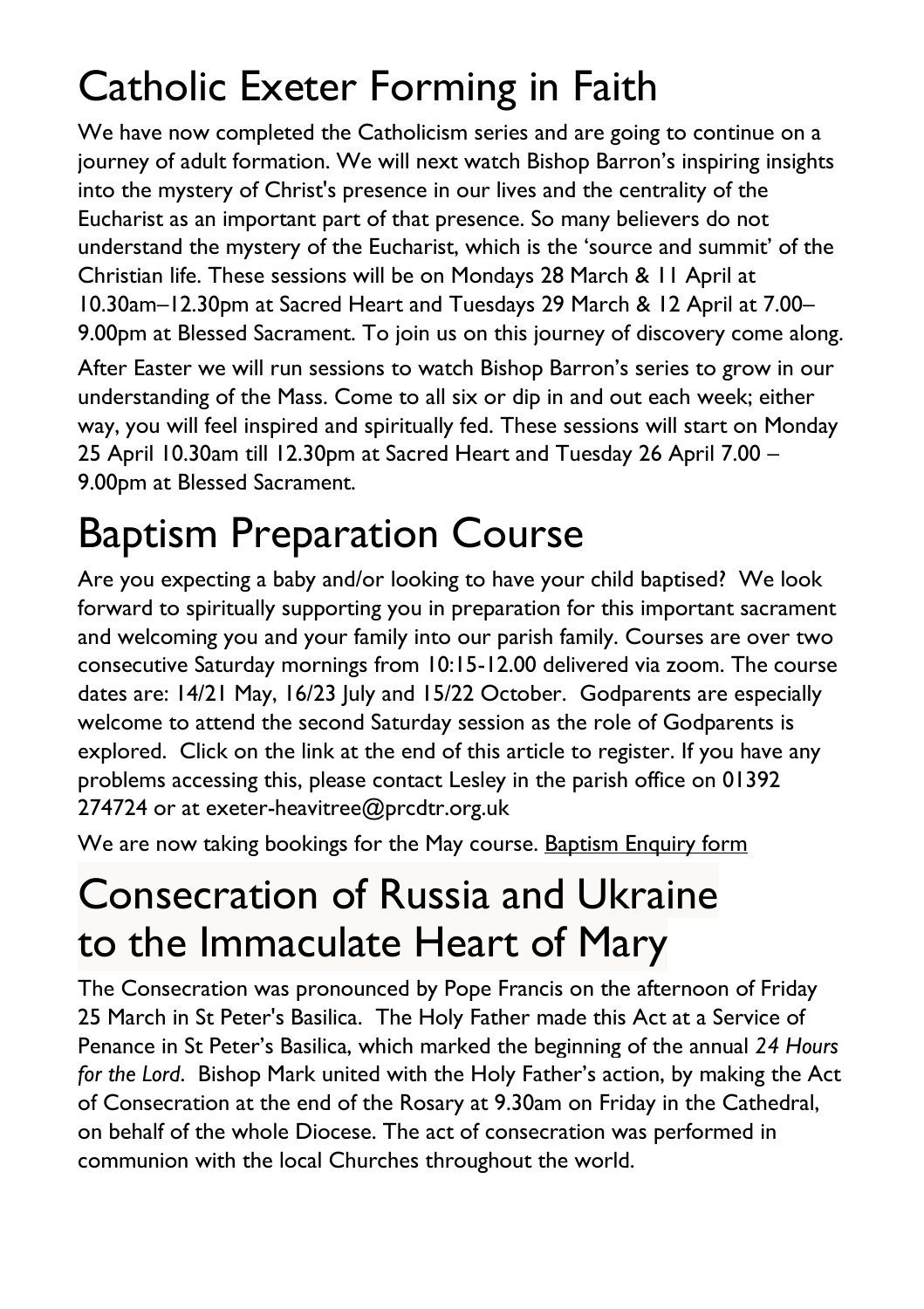

# Helping Ukraine

Like you, CAFOD is deeply disturbed by the ongoing attacks on Ukraine. Together, we stand in solidarity with the Ukrainian people and send our prayers to our sister organisation Caritas Ukraine, and those Caritas

agencies in neighbouring countries, who are already helping people affected by this conflict. As one Caritas, we stand united with them. Caritas Internationalis is part of one of the largest aid networks in the world. With our global reach and local presence, we are there when an emergency hits.

[Donate to CAFOD's Ukraine Humanitarian Appeal](https://cafod.org.uk/donations/picker?defaultuniversaltype=single&_Appeal=123770)

# Support for Ukraine

The situation in terms of welcoming people to the UK is changing very rapidly. The Diocese of Plymouth website now has a page about how people can respond to the crisis in Ukraine. [https://www.plymouth-diocese.org.uk/ukrainecrisis/.](https://www.plymouth-diocese.org.uk/ukrainecrisis/) The website has links to the new Homes for Ukraine hosting scheme and will be updated regularly as more information becomes available.

Blessed Sacrament is a collection point for specified items donated for Exeter Friends of Ukraine. A list of items to donate can be found [here](https://www.facebook.com/Exeter-Friends-of-Ukraine-101409902499415)

### Mass intentions

If you would like a Mass said for a particular intention, for someone who is ill or a loved one who has died, in thanksgiving for an answer to prayer or perhaps something personal please contact the Parish Office and we'll help you find a date and time which suits you. It is traditional to make an offering at the same time. This is simply what you can afford and would like to give.

## Exeter Foodbank – March Priority List

The March priority items are: Milk (UHT semi-skimmed), fruit juice, noodle snacks, sugar, shampoo, shower gel, squash.

Please ONLY donate items from the list. Thank you for your understanding. Collection Points - Co-Op (Heavitree/St Thomas/Alphington Rd); Tesco (Exe Vale); Sainsbury's Alphington/Pinhoe/Guildhall); Waitrose (Gladstone Rd): Morrisons & One Stop Woodwater Lane. Or you can donate money online [here](https://uk.virginmoneygiving.com/charity-web/charity/finalCharityHomepage.action?charityId=1016975&_ga=2.106832579.1384579075.1617955505-1667813714.1617955505)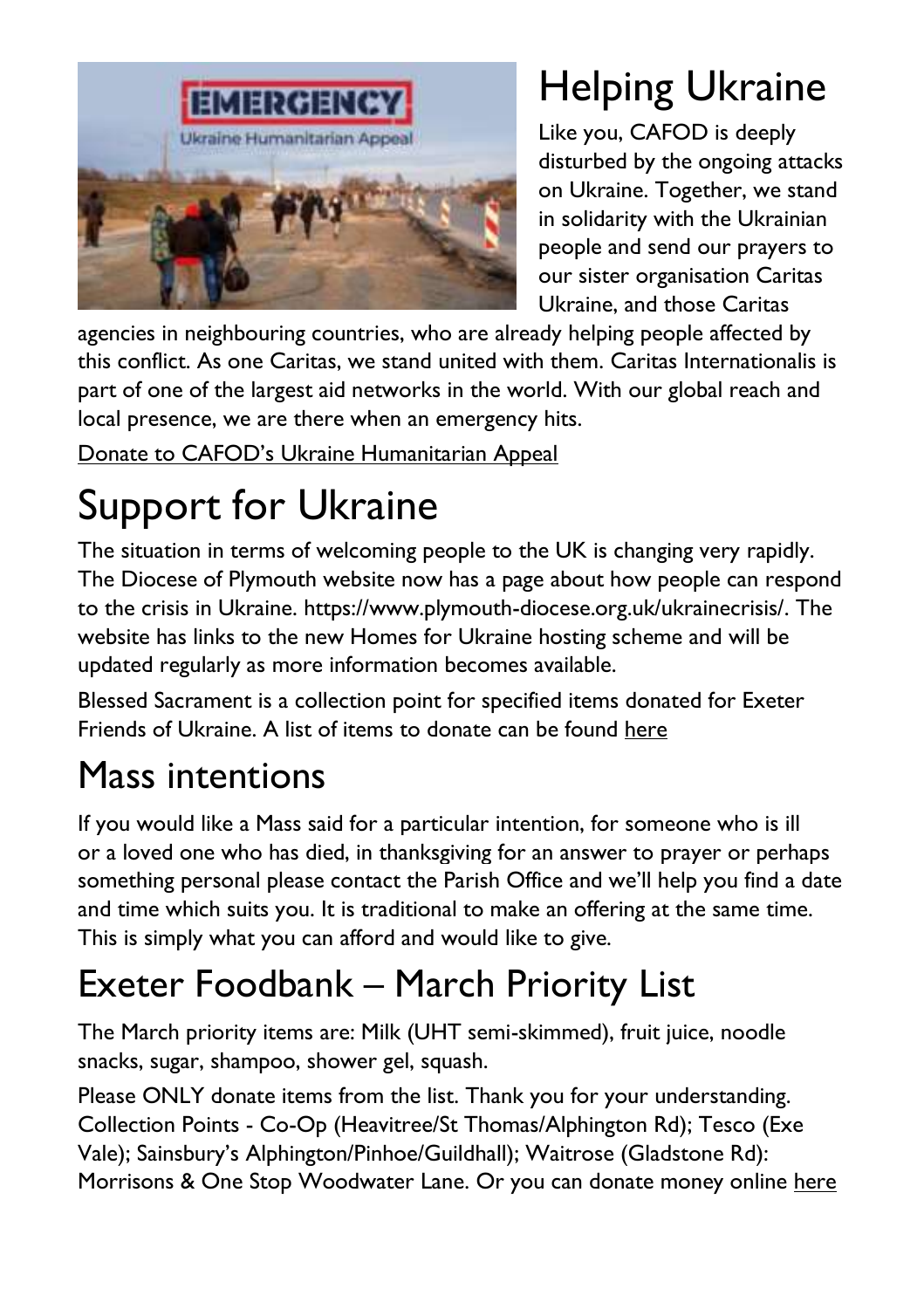# GIFT Growing In Faith Together

#### March update: A Lenten Journey

On Saturday 5 March, we met with GIFT families to celebrate Mass, enjoy refreshments and learn about and explore what it means to make a family Lenten journey. Families learned about the three pillars of Lent, took home resources to support their journey and made Lenten paper prayer chains.

#### What Is Gift?

GIFT is for families who want to learn about their Catholic faith, meet other families and be supported in their family faith journey. GIFT is the gateway to the sacraments of Reconciliation, Holy Communion and Confirmation. To register for GIFT and to receive regular updates please complete this [Registration](https://docs.google.com/forms/d/1Qs8jP69t9hS5V3ukZvm34yn8pDZdS0iDYrhXY_j8pMQ/edit) Form.

#### GIFT Youth

On Saturday we were delighted to open the doors of GIFT for the first time to secondary school aged young people. Fr Albert and a team of youth catechists explored the topic of Lent with over 15 young people. To register for GIFT Youth please compete this [Registration Form.](https://docs.google.com/forms/d/1js2AU2QewgH1ui7kjv2-mKDJcyulRGa34G-Eo3ao8FI/edit)

#### Bedtime Chats

All of the Bedtime Chats can be found on the Blessed Sacrament Website GIFT page: https://www.blessedsacrament.org.uk/parish-life/gift/

#### Next Sessions & getting in touch

The next Family and Youth session is on Saturday 2 April. If you would like to join us, please get in touch with Maria exeter-pastoral-assistant@prcdtr.org.uk

# Youth Events in the diocese

#### World Youth Day (WYD) 2023 Lisbon Portugal

Planning has begun for our trip. Leaders are starting to be recruited and young people are expressing interest. Please contact me if you know anyone who would interested in joining us - Saskia [youth@prcdtr.org.uk](mailto:youth@prcdtr.org.uk)

#### Heatree residential, new dates

When Storm Eunice hit it was decide to postpone the Heatree Residential. The rescheduled dates will be 13 - 15 May. The residential will start after school on Friday and will finish with a family Mass at 2.00 on Sunday 15 May. Priority will be given to those that booked for the February venture but there are spaces for those that did not book. [Click to book Heatree Residential May 13-15](https://linkprotect.cudasvc.com/url?a=https%3a%2f%2femail.workwithgusto.co.uk%2ft%2ft-l-qobz-jliihdujhk-t%2f&c=E,1,uTd0l8Q_M52Y_ElGkKKS0VyY-UpsQ5VmxTBtyAkC4U6lvj9hJdTURkr9WlUnW52p2yAR3fLdGROZ96NnLzDqYorCr5NK_xcxze5Ssc74_zhVnQ,,&typo=1)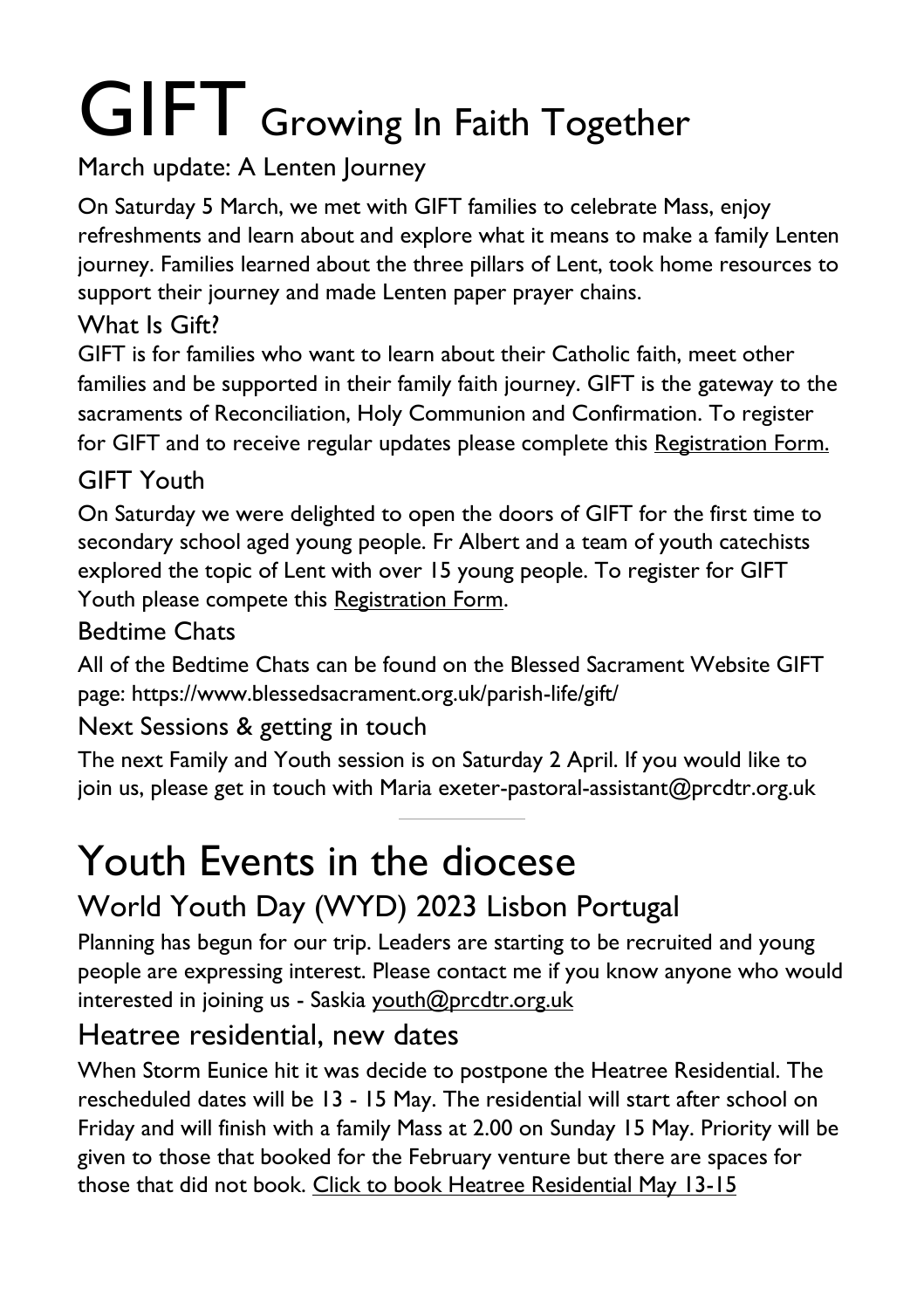#### Flame 2023 tickets now available

Flame is aimed at young people aged year 9 (14) through to University age. It's not just for Catholics, anyone interested is welcome to come. Ticket prices will include a T-shirt and a coach to take you to Wembley Arena, London. Email Saskia: [youth@prcdtr.org.uk](mailto:youth@prcdtr.org.uk) for further information or click on these links: [Flame](https://linkprotect.cudasvc.com/url?a=https%3a%2f%2femail.workwithgusto.co.uk%2ft%2ft-l-qctujk-jlhtkkath-r%2f&c=E,1,Blk2ycDETYSiwjdC8Eum_yXBXPyalX-b89WAcrqe2YMLelINKYiJZh6-LBH8JPoujeqNupfBVu_8vYI4vpIXwhWWATVyeEad53kAGgn5xuT7TYzo2Q,,&typo=1)  [Website](https://linkprotect.cudasvc.com/url?a=https%3a%2f%2femail.workwithgusto.co.uk%2ft%2ft-l-qctujk-jlhtkkath-r%2f&c=E,1,Blk2ycDETYSiwjdC8Eum_yXBXPyalX-b89WAcrqe2YMLelINKYiJZh6-LBH8JPoujeqNupfBVu_8vYI4vpIXwhWWATVyeEad53kAGgn5xuT7TYzo2Q,,&typo=1) [Promotional film](https://linkprotect.cudasvc.com/url?a=https%3a%2f%2femail.workwithgusto.co.uk%2ft%2ft-l-qctujk-jlhtkkath-y%2f&c=E,1,rIvCM-_EoOgTFmoiIkP33YW-SOr8YUpMgm9NEH62Sf6r8PBeBsWMEJhbgWpvbWucEgfJGlNF6hB_p1XuDAwT-WGz6WIdU1aCJs7rjEZ5CHEWhAI,&typo=1)



## Good Friday **Witness**

After a 2 year hiatus during the pandemic, we are excited to be back! Christians Together Across Exeter warmly invite you and your church community to our city-wide Good Friday worship service and creative witness on Cathedral Green beginning at 10.00am. All welcome.

# Wednesday Word Scripture Reflection

Wednesday word meets online via zoom from 2.00-3.00pm. If you would like to join us then, get in touch with Maria: [exeter-pastoral-assistant@prcdtr.org.uk.](mailto:exeter-pastoral-assistant@prcdtr.org.uk) Please note that you do not need to make a weekly commitment and a warm welcome will await you whenever you can come.

# Into your hands, Lord…

Please pray for the repose of the soul of Jeanne Gaskell whose funeral Mass will take place at Blessed Sacrament on Wednesday 30 March at 10.00am. RIP.



### Exposition of the Blessed Sacrament with Taizé Prayer

Sacred Heart church Thursday 7 April at 7.00pm. Come and spend some time in reflective prayer before the Blessed Sacrament. All welcome.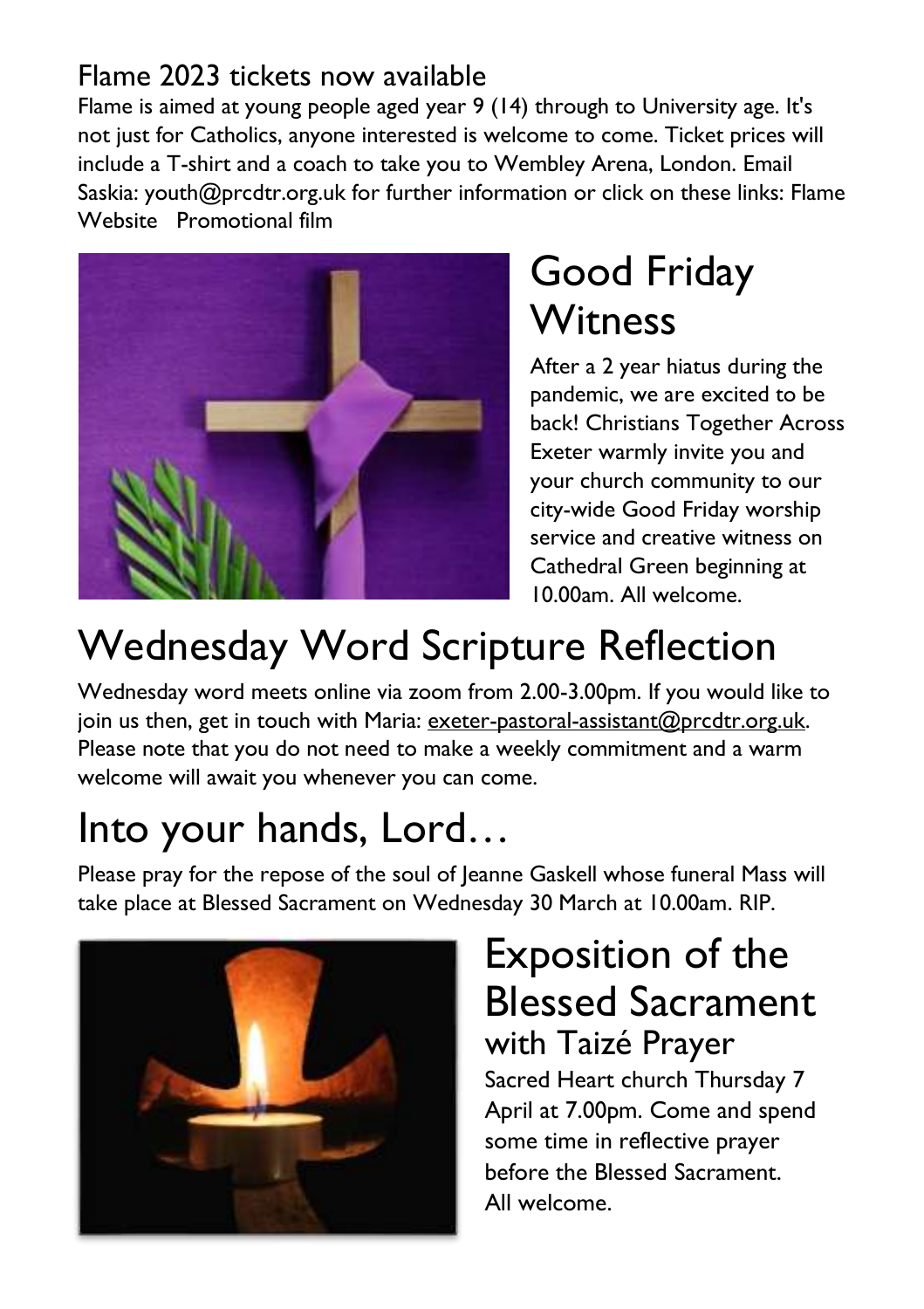# Diocesan Retreats

There will be people who need to explore, make sense or reflect on the presence of God in their everyday lives, during the present challenging times, or perhaps in the more painful moments experienced recently. A retreat offers us this opportunity.

Residential - Ignatian Individually Guided Retreats organised by the Plymouth Diocesan Ignatian Spirituality Group. Members of the Ignatian Spirituality Group are experienced guides, who have received training in relation to Ignatian spirituality and include priests, deacons and lay people.

The Group continues to offer one-to-one days of accompanied prayer i.e. online or by phone, to suit people's individual circumstances. For further information, or to book those who are interested can contact the Diocesan Ignatian Spirituality Group by email [here](mailto:diocesan-ignatian-retreats@prcdtr.org.uk) or telephone: 01752 769164 or 07823447637.

The following retreat is also being offered in conjunction with outside guides.

Contemplative Retreat – Living and Praying in the Way of Franz Jalics

Friday  $6 - 14$  May (£600)

# Easter Offerings

The Easter Offering is a gift to the priests of the parish. If you wish to make an Easter Offering either use one of the envelopes available in the church or your offering envelope if you are a planned giver. If you are not attending Mass on Easter Sunday, please put your offering in an envelope marked Easter Offering and place in the collection as you leave any of the Masses.

If you GiftAid your offering please write your envelope number clearly on the outside. If you usually offer by standing order why not make a bank transfer and put Easter Offering in the narrative. Many thanks.

# Blessed Sacrament Gift Aid Tax Reclaim

The Parish has recently received the tax claim for the year to 31 March 2021 and it was £7,913.28. Thank you to our gift aiders who have made this possible. If you wish to become a gift aider you need to be paying UK income tax. Please contact the Parish Office and ask for a gift aid declaration form. Thank you.

# Synodal Journey

We're pleased to bring you the March update of our diocesan synodal journey. Please don't hesitate to get in touch with Deborah Fisher if you have any questions. [Synodal Journey March Update.](https://www.plymouth-diocese.org.uk/wp-content/uploads/2022/03/March-newsletter-2022-1.pdf)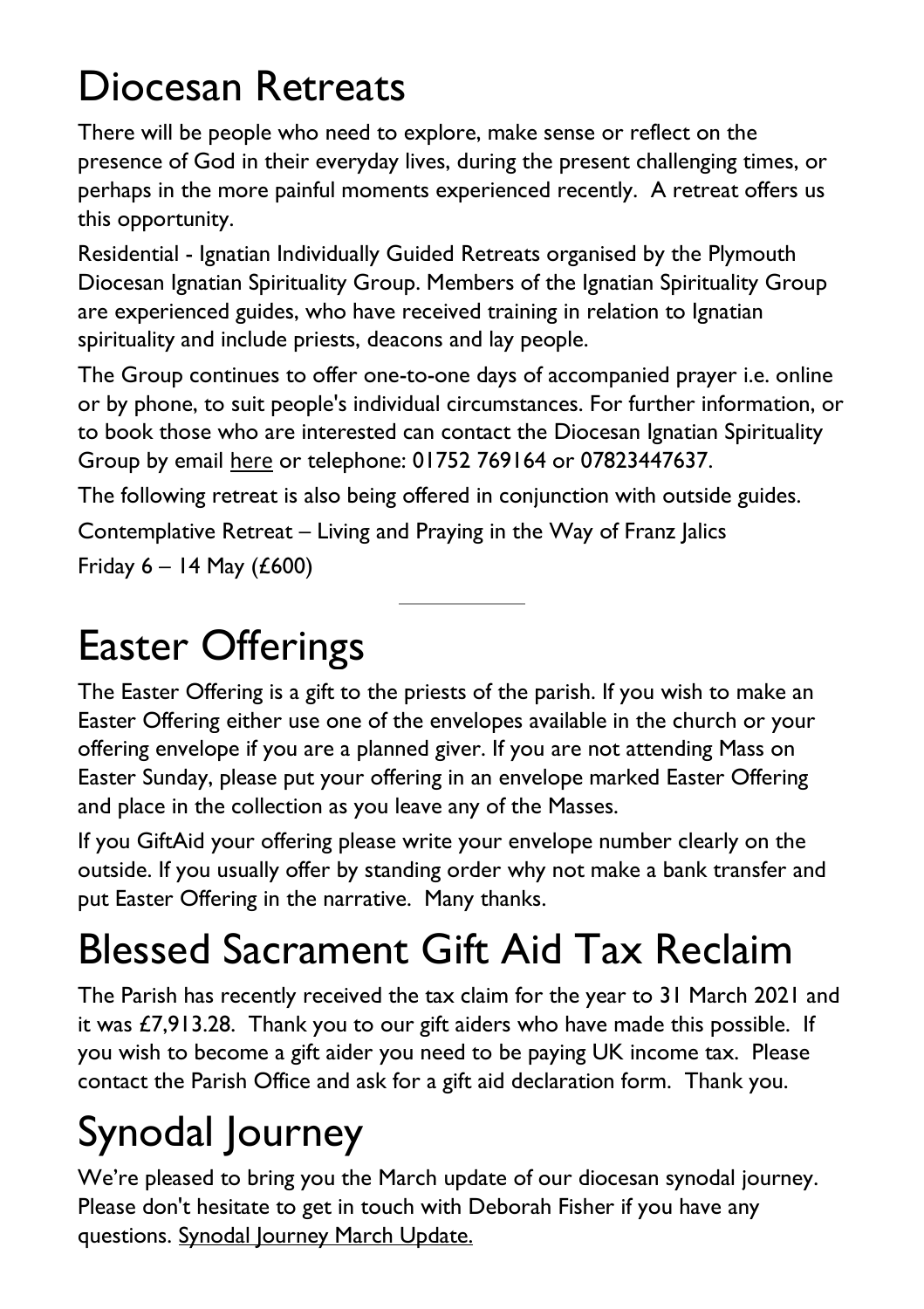# Franciscan at Home

Supporting Parents, Catechists and anyone involved with young people, the Franciscan at Home Catechetical Institute have a whole range of attractive resources for families, for catechists and for anyone involved with children and young people. The courses are offered free in a subscribing institution.

Join us at an online event where you can learn more from the Directors of the Institute. Thursday, May 5 at 7.00pm. Topic: Parents & Others; Children & Young Peoples' Catechists. [Join Zoom Meeting.](https://us02web.zoom.us/j/83088881718?pwd=dkMxTmRwYUkvMnBBNEhmdzdXOXZMdz09) Meeting ID: 830 8888 1718 Passcode: 498144

For more information please contact [deborah.vanKroonenburg@prcdtr.org.uk](mailto:deborah.vanKroonenburg@prcdtr.org.uk)

## Plymouth Diocese Ignatian Spirituality Group Contemplative Retreat

At St. Rita's Centre, Honiton, Devon. EX14 1AP. 6th – 13th May. For those seeking a more Contemplative Way of Praying and Living. This silent Contemplative Retreat with individual guidance provides a step-by-step introduction to the Gries Path of Prayer developed by Fr Franz Jalics SJ.

For those familiar with this form of contemplative prayer, the retreat offers the opportunity to refresh and to deepen it. Donations invited: £400 (All rooms en suite) Please contact the Retreat Co-ordinator Retreat: Paddy Rylands paddyrylands@gmail.com for further details and application form

# Sacred Heart online donations

It is now possible to make your Sacred Heart weekly loose plate offering and other donations on-line. **All donations are anonymous.** Please use [this link](https://givealittle.co/campaigns/f94e8739-d2fd-4ce6-9fca60470ef39403) to make your online donation. Alternatively, you can go to [Sacred Heart website.](https://www.sacredheartexeter.org/) Scroll down to the 'Parish News' section and click the highlighted 'Donate Here' text. There is also a link on our **Facebook Page**. If you need further guidance please email the Sacred Heart Parish Office.

# Spiritual Communion

My Jesus, I believe that you are present in this Holy Sacrament of the Altar. I love you above all things and I passionately desire to receive you into my soul. Since I cannot now receive you Sacramentally, come spiritually into my soul so that I may unite myself wholly to you now and forever. Amen.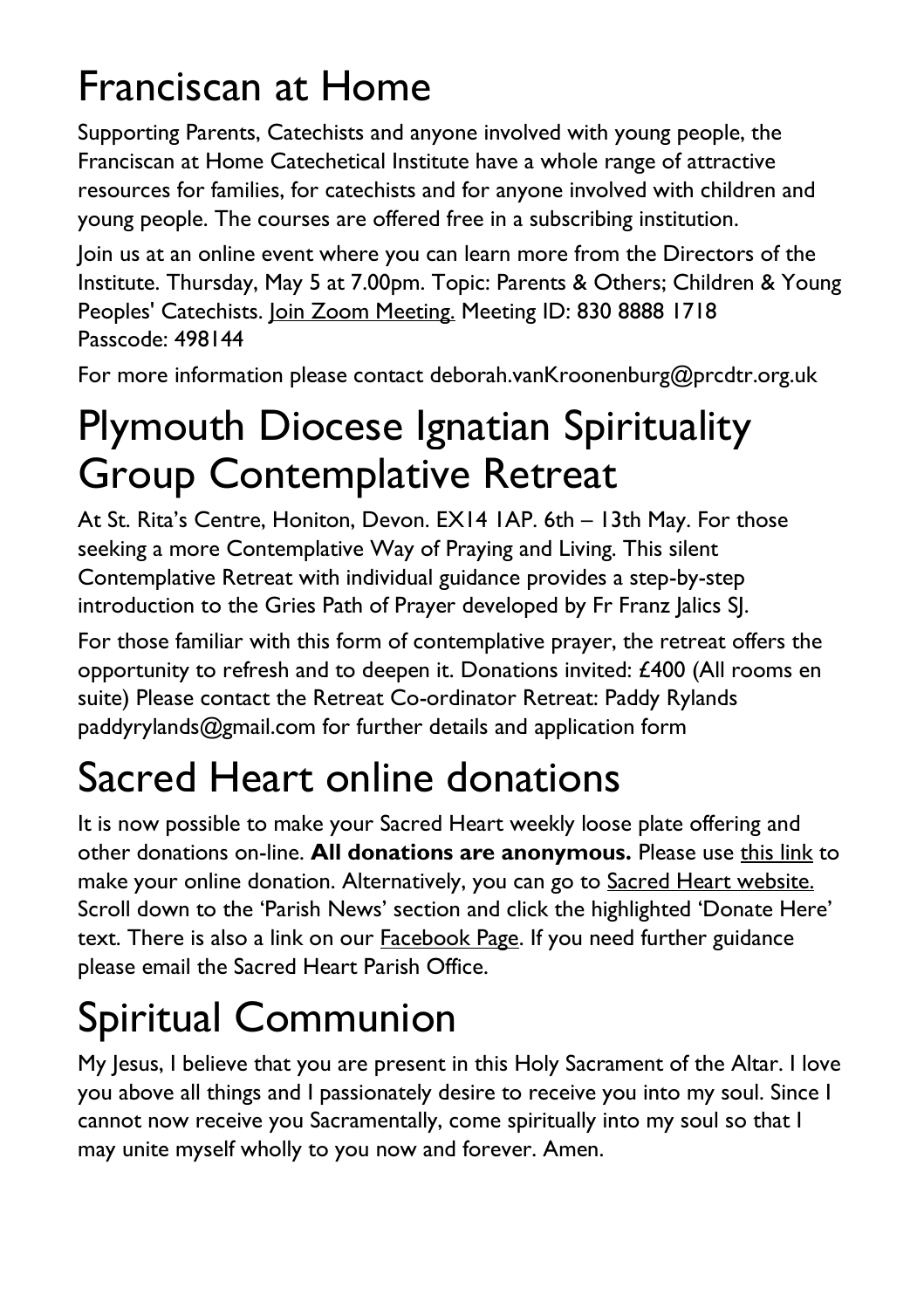

# Big Exeter Sleep out

The intrepid five slept out on the night of 11 March in the garden of the St Richard Reynolds Centre to help raise money for Julian House, a charity which supports

homeless people in the city and around the country. It was cold and wet, but we were well wrapped up. Thanks to your generosity we raised over £1,800.

# Exeter WAYmakers

Have you sorted out your Lenten almsgiving yet? Help Exeter WAYmakers in our aim to resettle a refugee family in our city. To support our application to be a Community Sponsor we need to raise £9000. Both Exeter parishes have made



generous donations to start us off and we want to give you parishioners the opportunity to support this work by your prayers, your volunteering and your individual donations.

We want this to be a Catholic community effort across all our parishes so please do support us. Please place your donation in an envelope marked Exeter Waymakers and hand it in to the parish offices. If you wish to make your donation online to a parish

account please clearly reference your donation Exeter Waymakers. Many thanks on behalf of the Waymakers Core Group. If you would like more information feel free to contact Peter Schranz on pschranz5@gmail.com or Chris Lee.

# St John Passion at Exeter Cathedral

Join us at Exeter Cathedral at 4.00pm on Sunday 10 April to listen to J S Bach's magnificent and moving oratorio. The Passiontide drama unfolds in Bach's unparalleled music, told through the compelling words of St John's Gospel. For more info and booking [click here.](https://www.exeter-cathedral.org.uk/whats-on/events/j-s-bach-st-john-passion-20220410-160000/)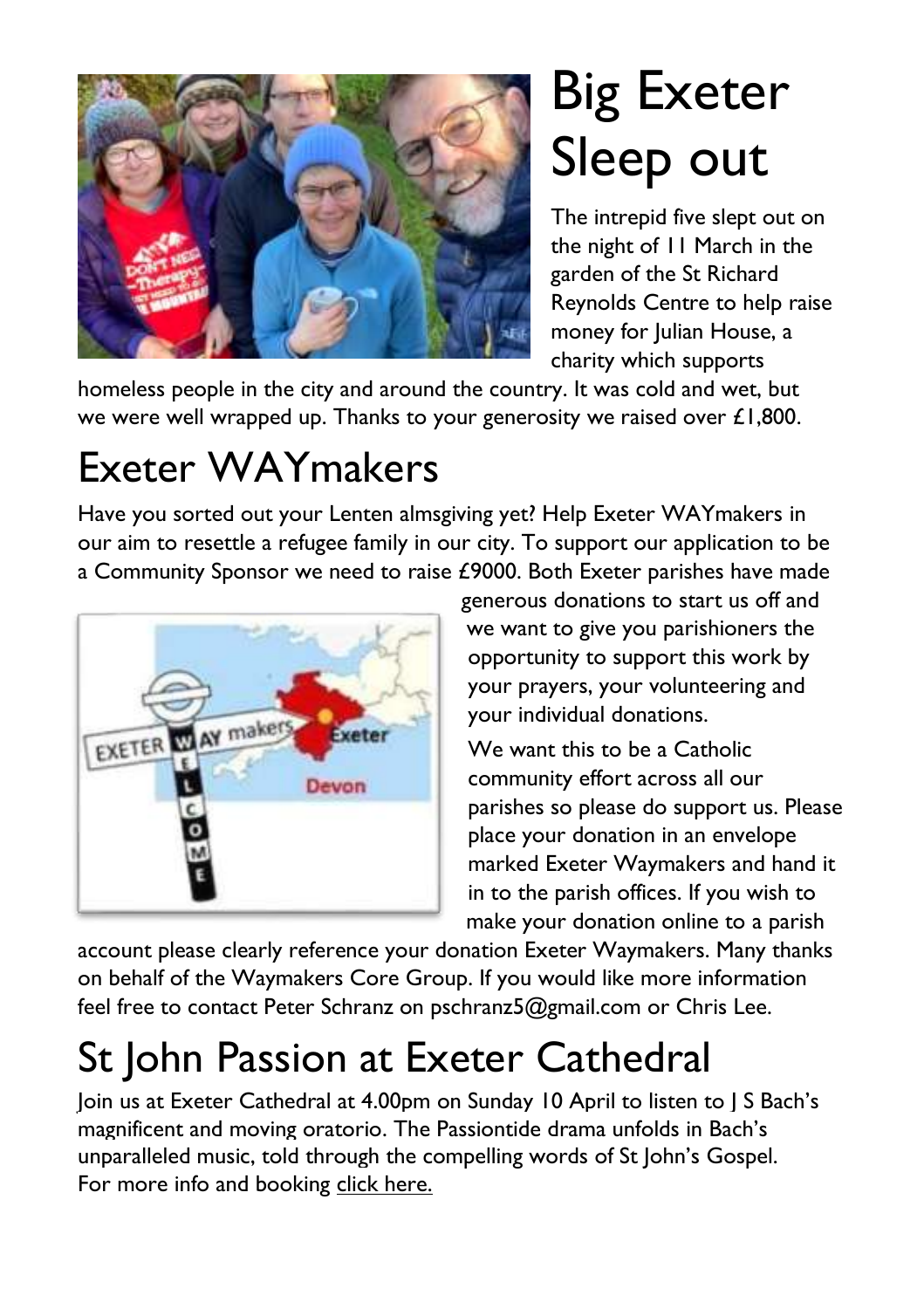

# Sacred Heart Rosary Group

We are praying for the following intentions: Ukraine and peace in the world; for the love of lesus, for the conversion of sinners and reparation to the Immaculate Heart of Mary; for the Holy Father and his intention for the month; for our dearest priests; for vocations; for all of us praying this holy rosary.

#### HOLY WEEK AT SACRED HEART

**Palm Sunday** *10 April* Mass 5.30pm (Sat), 9.15am, 11.15am Monday *11 April* Mass 10.00am Tuesday *12 April* Mass 10.00am Spy Wednesday *13 April* Chrism Mass *Plymouth Cathedral 12 noon* T H E P A S C H A L T R I D U U M **Maundy Thursday** *14 April* **Mass of the Lord's Supper** 7.30pm *Watching at the Altar of Repose until 10.00pm* **Good Friday** *15 April* **The Passion of the Lord** 3.00pm **Holy Saturday** *16 April* **The Easter Vigil** 8.30pm **Easter Sunday** *17 April* Mass 9.15am, 11.15am

#### HOLY WEEK AT BLESSED SACRAMENT

Monday *11 April* No Mass Tuesday *12 April* Mass 6.30pm

**Palm Sunday** *10 April* Mass 8.45am, 10.45am, 6.00pm Spy Wednesday *13 April* Chrism Mass *Plymouth Cathedral 12 noon*

| THE PASCHAL TRIDUUM                           |
|-----------------------------------------------|
| Mass of the Lord's Supper 7.00pm              |
| Watching at the Altar of Repose until 10.00pm |
| Morning Prayer & Office of Readings 9.30am    |
| The Passion of the Lord 3.00pm                |
| Watching at the Cross 8.00 - 9.00pm           |
| Morning Prayer & Office of Readings 9.30am    |
| The Easter Vigil 9.00pm                       |
| Mass 8.45am, 10.45am                          |
|                                               |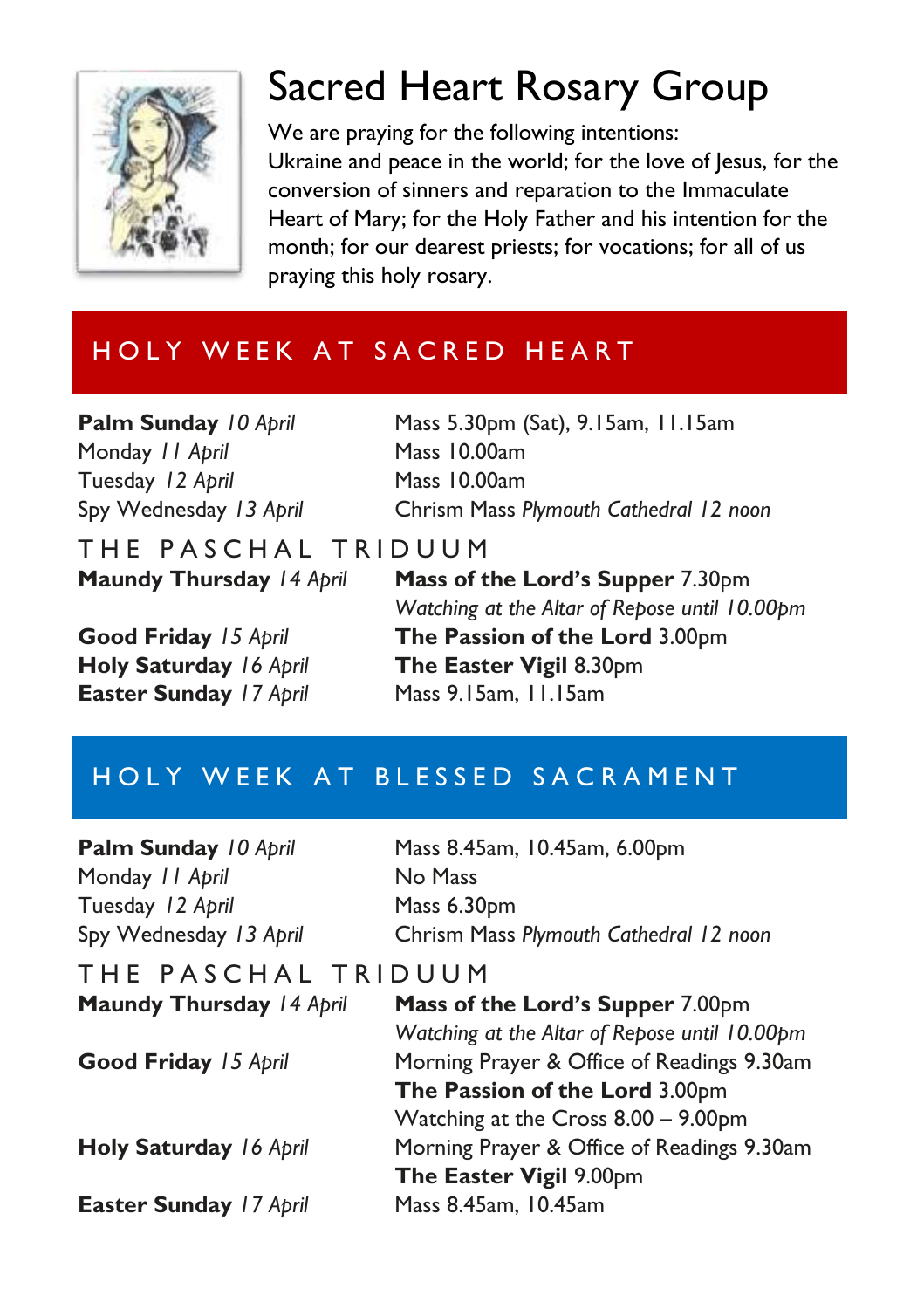# THE WORD

#### Sunday 27 March

First Reading Joshua 5:9-12 *The People of God keep the Passover on their entry into the promised land.* Psalm Response

*Taste and see that the Lord is good.*

Second Reading 2 Corinthians 5:17-21 *God reconciled us to himself through Christ*

Gospel Luke 15:1-3.11-32 *Your brother here was dead and has come to life.*

#### Sunday 3 April

First Reading Isaiah 43:16-21 *See, I am doing a new deed, and I will give my chosen people drink.* Psalm Response *What marvels the Lord worked for us! Indeed we were glad.* Second Reading Philippians 3:8-14 *Reproducing the pattern of his death, I have accepted the loss of everything for Christ* Gospel John 8:1-11 *If there is one of you who has not sinned,* 

*let him be the first to throw a stone.*